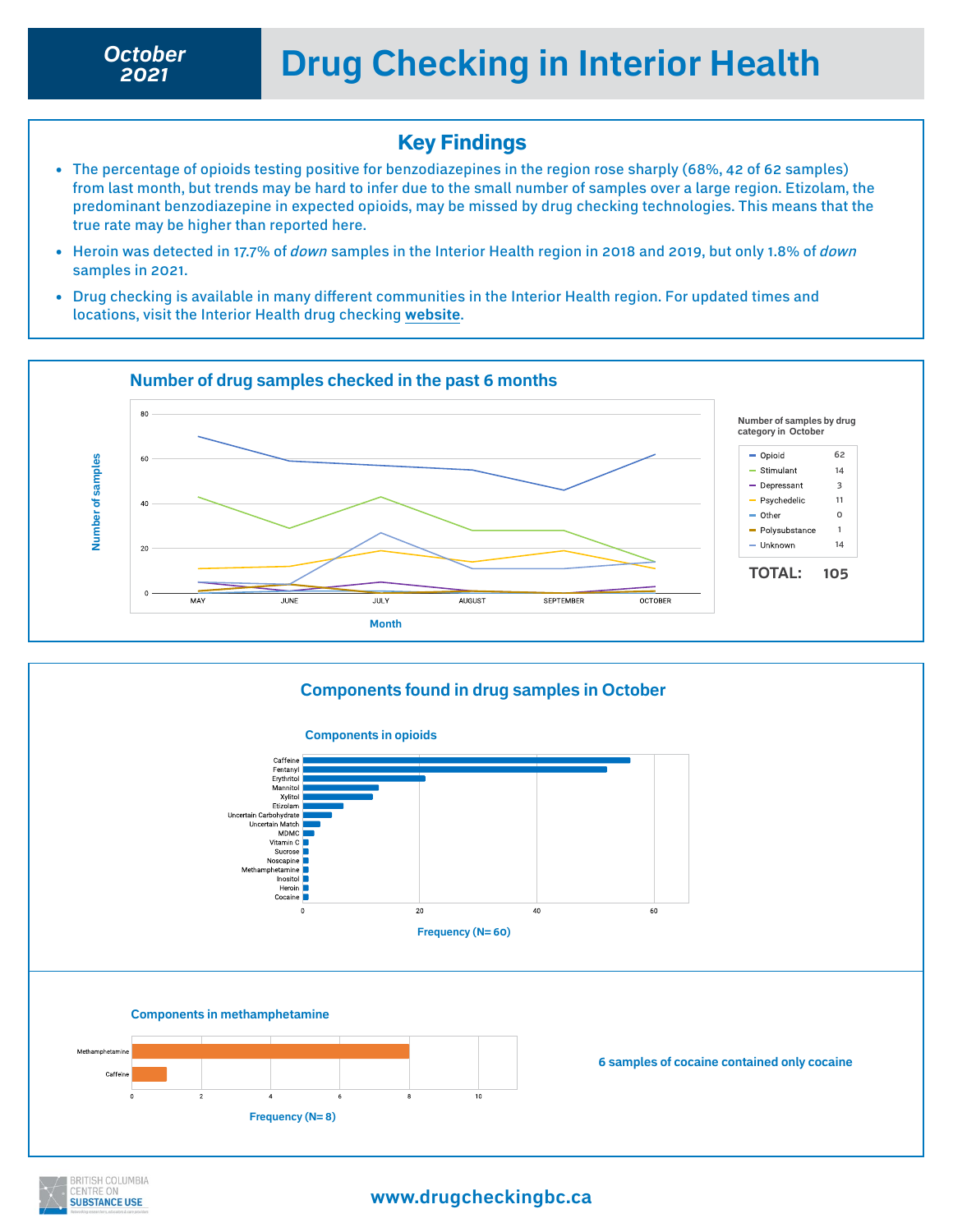## **Drug Checking in Interior Health** *October*





## **! PUBLIC HEALTH NOTIFICATIONS**

| Date & Location                                     | <b>Expected Drug</b> | <b>Drugs Detected</b>        | Fentanyl<br><b>Strip</b> | Benzo<br><b>Strip</b> | Area<br>Purchased | Alert Message                                                                                                                    |
|-----------------------------------------------------|----------------------|------------------------------|--------------------------|-----------------------|-------------------|----------------------------------------------------------------------------------------------------------------------------------|
| October 14, 2021<br><b>ASK Wellness</b><br>Kamloops | Methamphetamine      | Methamphetamine,<br>Caffeine | Positive                 | N/A                   | Kamloops          | The unexpected presence of<br>fentanyl poses significant risk<br>of opioid toxicity, especially for<br>opioid-naïve individuals. |
| October 28, 2021<br><b>Vernon MHSU</b><br>Vernon    | Fentanyl             | Caffeine, Fentanyl           | Positive                 | Positive              | Vernon            | Benzodiazepines combined with<br>opioids can cause prolonged<br>sedation and increases the risk<br>of overdose.                  |

**For information about public health alerts in the Interior Health region, please visit:** 



During the month of October, **67.7%** of expected opioid samples tested positive for benzodiazepines using test strips in our partner sites in Interior Health **(42 samples of 62 checked)**. Opioid samples are checked for benzodiazepine-positivity using BTNX test strips and the FTIR spectrometer. The results presented here are derived from both of these technologies and are presumptive until confirmed by a laboratory.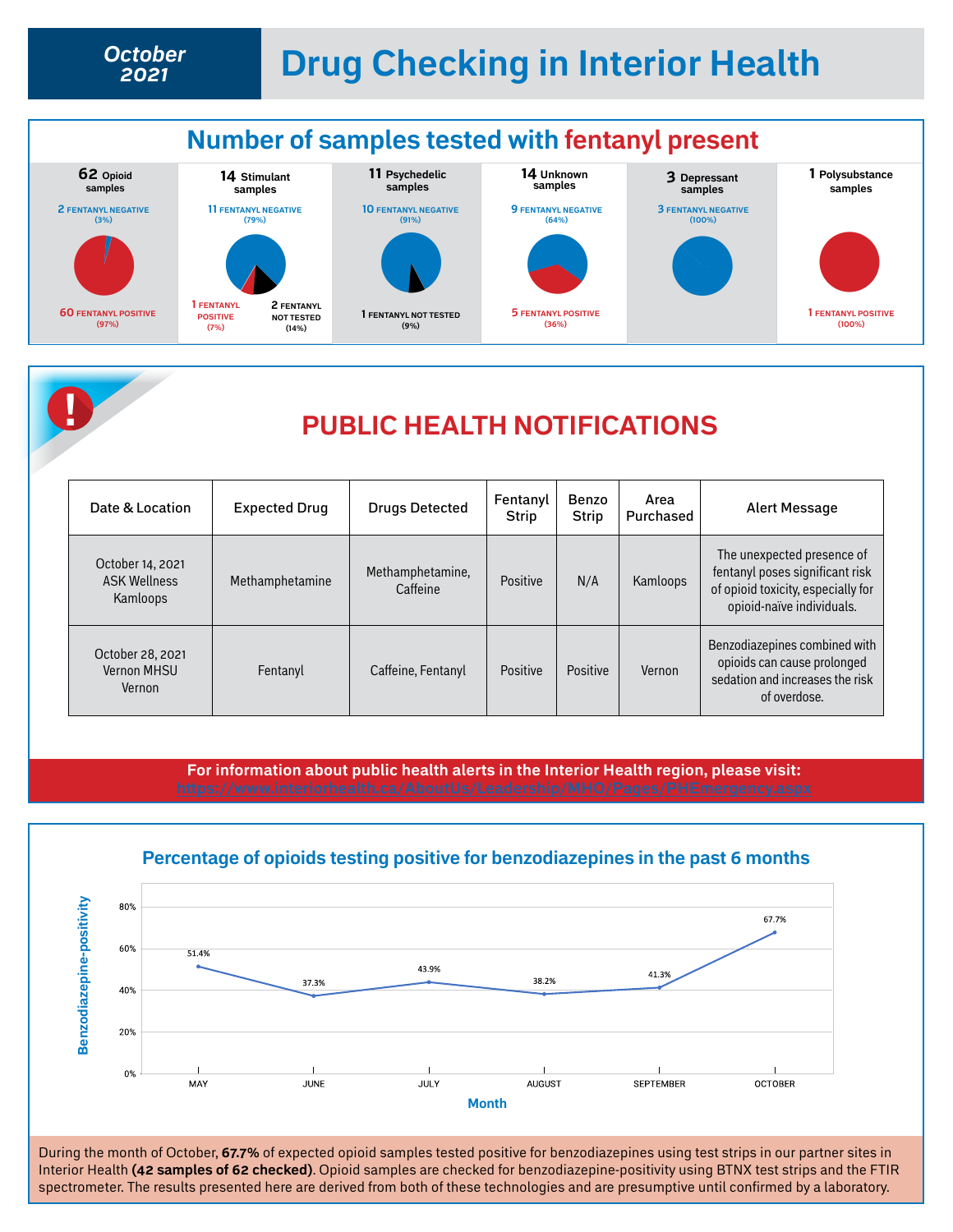## **Number of drugs checks at each site**

| Organization        | City/Town | # of Drugs Checked |
|---------------------|-----------|--------------------|
| <b>ANKORS</b>       | Nelson    | 10                 |
|                     | Trail     | 15                 |
|                     | Kamloops  | 9                  |
| <b>ASK Wellness</b> | Merritt   | $\overline{4}$     |
|                     | Penticton | 3                  |
|                     | Kelowna   | 17                 |
| <b>UBC Okanagan</b> | Penticton | 10 <sup>°</sup>    |
|                     | Vernon    | 14                 |
| <b>Total</b>        |           | 105                |

| <b>EXPECTED DRUG:</b><br><b>Psychedelic</b><br>11 Samples Tested   | <b>EXPECTED DRUG:</b><br><b>Stimulant</b><br>14 Samples Tested                                             | <b>EXPECTED DRUG:</b><br><b>Polysubstance</b><br>1 Samples Tested   |  |
|--------------------------------------------------------------------|------------------------------------------------------------------------------------------------------------|---------------------------------------------------------------------|--|
| Matched: 9<br>Did not match: 1<br><b>Match not determined: 1</b>   | Matched: 14                                                                                                | Did not match: 1                                                    |  |
| <b>EXPECTED DRUG:</b><br><b>Opioid</b><br><b>62 Samples Tested</b> | <b>EXPECTED DRUG:</b><br><b>Unknown</b><br>14 Samples Tested<br><u>and and an</u><br>222<br>and the second | <b>EXPECTED DRUG:</b><br><b>Depressant</b><br>3 Samples Tested<br>Ξ |  |
| Matched: 60<br>Did not match: 1<br><b>Match not determined: 1</b>  | Match not determined: 14                                                                                   | <b>Matched: 1</b><br>Did not match: 2                               |  |

*Depressant may include: benzodiazepines, etizolam, GHB, hypnotics*

*Opioid may include: "down," heroin, fentanyl, pharmaceutical opioids* *Polysubstance includes: cross-category mixtures*

*Psychedelic may include: MDMA and related, 2C-family, tryptamines, ketamine, LSD* 

*Stimulant may include: methamphetamine, "speed," cocaine and crack cocaine, cathinones*

*Unknown includes: samples where the individual was unable to identify an expected substance - this includes found samples.*